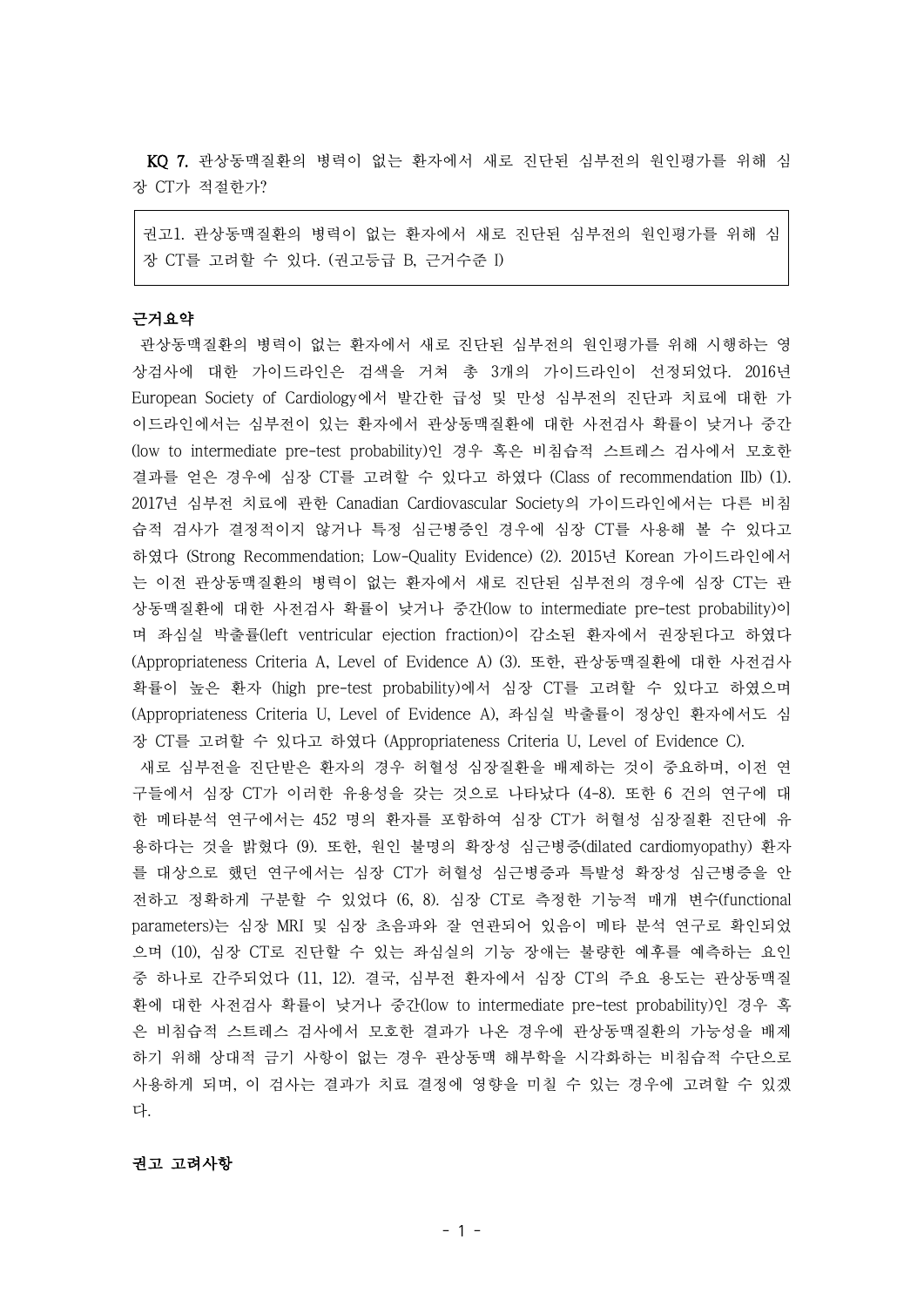### 1. 이득과 위해 (Benefit and Harm)

심부전 환자에서 심장 CT는 관상동맥질환에 대한 사전검사 확률이 낮거나 중간(low to intermediate pre-test probability)인 경우 혹은 비침습적 스트레스 검사에서 모호한 결과가 나온 경우 관상 동맥 질환의 가능성을 배제하기 위해 시행하게 된다. 스트레스 심장초음파, 스트레스 심근관류영상 등은 방사선과 조영제에 노출되지 않지만, 심장 CT는 방사선 피폭 과 조영제 부작용의 단점이 존재한다. 하지만 심장 CT의 방사선량이 예전보다 현저히 낮아 졌고, diagnostic performance 면에서 예전보다 향상되었기 때문에 이득이 더 크다 할 수 있 다.

## 2. 국내 수용성과 적용성 (Acceptability and Applicability)

우리나라의 경우 다른 나라에 비해 병원 자체의 CT 보유율이 높고 특히 대형병원은 심장 CT에서 필수적인 64 채널이상의 CT를 거의 대부분 보유하고 있기 때문에 심장 CT에 대한 접근성이 좋다. 따라서 진료지침의 국내 수용성에는 큰 무리가 없을 것으로 판단된다. 그러 나 건강보험적용 여부와 관련된 검사비용과 방사선 위해성, 조영제 부작용 등에 따른 환자 의 부담감 등에 있어서는 실제 적용하는데 어려운 측면도 존재할 수 있겠다. 수용성과 적용 성 평가표는 부록2에 제시되어 있다.

### 3. 검사별 방사선량

심장 CT 2 or 3

# 참고문헌

- 1. Atherton JJ, Bauersachs J, Carerj S, Ceconi C, Coca A, Erol Ç, Ezekowitz J, Fernández-Golf 1 n C, Guazzi M. 2016 ESC Guidelines for the diagnosis and treatment of acute and chronic heart failure. Eur J Heart Fail 2016;18:891-975.
- 2. Ezekowitz JA, O'Meara E, McDonald MA, Abrams H, Chan M, Ducharme A, Giannetti N, Grzeslo A, Hamilton PG, Heckman GA. 2017 Comprehensive update of the Canadian Cardiovascular Society guidelines for the management of heart failure. Canadian Journal of Cardiology 2017;33(11):1342-1433.
- 3. Kim YJ, Yong HS, Kim SM, Kim JA, Yang DH, Hong YJ. Korean guidelines for the appropriate use of cardiac CT. Korean journal of radiology 2015;16(2):251-285.
- 4. Hamilton-Craig C, Strugnell WE, Raffel OC, Porto I, Walters DL, Slaughter RE. CT angiography with cardiac MRI: non-invasive functional and anatomical assessment for the etiology in newly diagnosed heart failure. The international journal of cardiovascular imaging 2012;28(5):1111-1122.
- 5. Le Polain De Waroux J-B, Pouleur A-C, Goffinet C, Pasquet A, Vanoverschelde J-L, Gerber BL. Combined coronary and late-enhanced multidetector-computed tomography for delineation of the etiology of left ventricular dysfunction: comparison with coronary angiography and contrast-enhanced cardiac magnetic resonance imaging. European heart journal 2008;29(20):2544-2551.